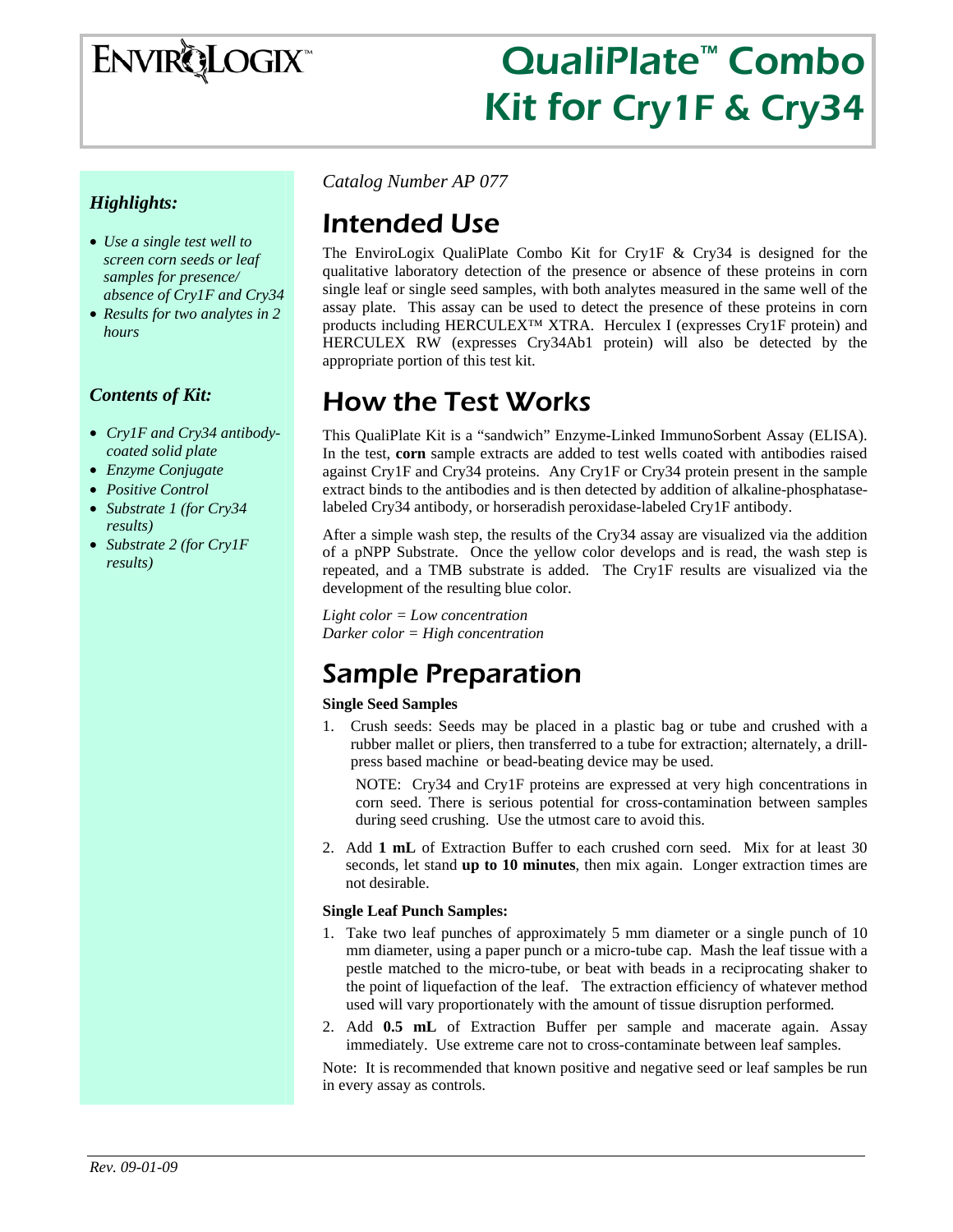#### *Items Not Provided:*

• *PBS/0.05% Tween-20 Wash Buffer, pH 7.4 (may be purchased in 1L dry packets from Sigma Chemicals, Cat#P-3563, or prepared from salts on site). Store at controlled ambient temperature for up to one week, then discard.* 

• **PBS/0.55% Tween-20 Extraction Buffer** *This may be prepared by adding 0.5% (5 mL per liter) Tween-20 to already prepared PBS/0.05% Tween-20 Wash Buffer. Prepare only enough for a few days' usage. Store refrigerated when not in use; warm to room temperature prior to assay.* 

- *distilled or deionized water for preparing above solution*
- *EnviroLogix Tissue Extraction Kit (ACC 002) or other suitable equipment for taking and extracting leaf punch samples*
- *equipment for pulverizing seeds or leaves*
- *disposable tip, adjustable air-displacement multichannel pipettes which will measure 50 and 100 microliters (µL)*
- *marking pen (indelible)*
- *tape or Parafilm®*
- *timer*
- *wash bottle, or microtiter plate washer*
- *microtiter plate reader with 405 and 650 nm filters*

# How to Run the Assay

- Read all of these instructions before running the kit.
- Allow all reagents to reach room temperature before beginning (at least 30 minutes with un-boxed plates and reagents at room temperature - do not remove plate from bag with desiccant until it has warmed up).
- Organize all Control and sample extracts and pipettes so that Step 1 can be performed in 15 minutes or less, using a multi-channel pipette.
- Use the well identification markings on the plate frame to guide you when adding the samples and reagents. For this qualitative assay, duplicate wells of the Extraction Buffer blank (BL) and Positive Control Solution, along with 92 sample extracts (S) (including user-supplied controls) in single wells may be run on one plate. (See the Qualitative Assay Example Plate Layout - Figure 1A).
- 1. Add **50 µL** of **Cry1F& Cry34 Enzyme Conjugate** to each well, followed immediately by **50 µL of Extraction Buffer Blank (BL), 50 µL Positive Control,** and **50 µL** of each **sample/control extract (S)** to their respective wells, as shown in Figure 1A. **Caution**: Dispensing particles into the test plate can cause false positive results.

**NOTE:** In order to minimize setup time it is strongly recommended that a multichannel pipette be used in steps 1, 5, and 10.

- 2. Thoroughly mix the contents of the wells by moving the plate in a rapid circular motion on the bench top for a full 20-30 seconds. Be careful not to spill contents!
- 3. Cover the wells with tape or Parafilm to prevent evaporation and **incubate at ambient temperature for 1 hour**.
- 4. After incubation, carefully remove the covering and vigorously shake the contents of the wells into a sink or other suitable container. Flood the wells completely with **Wash Buffer**, then shake to empty. Repeat this wash step three more times. Alternatively, perform these four washes (300 µL/well) with a microtiter plate or strip washer. Slap the inverted plate on a paper towel to remove as much liquid as possible.
- 5. Add **100 µL** of **Substrate # 1** to each well. BE SURE TO USE SUBSTRATE #1 AT THIS STEP!
- 6. Thoroughly mix the contents of the wells as described in step 2. Be careful not to spill the contents!
- **7.** Cover the wells with new tape or Parafilm to prevent evaporation and **incubate**  at **ambient temperature for 30 minutes**.
- 8. **Read and record the yellow Cry34 results using a microtiter plate reader at a wavelength of 405 nanometers.** Set the plate reader to blank on the Extraction Buffer Blank wells (this should automatically subtract the mean optical density (OD) of the Blank wells from each control and sample OD).
- 9. Wash the plate four times as described in step 4.
- 10. Add **100 µL** of **Substrate #2** to each well. BE SURE TO USE SUBSTRATE #2 AT THIS STEP!
- 11. Thoroughly mix the contents of the wells as described in step 2. Be careful not to spill the contents!
- 12. Cover the wells with new tape or Parafilm to prevent evaporation and **incubate**  at **ambient temperature for 30 minutes**.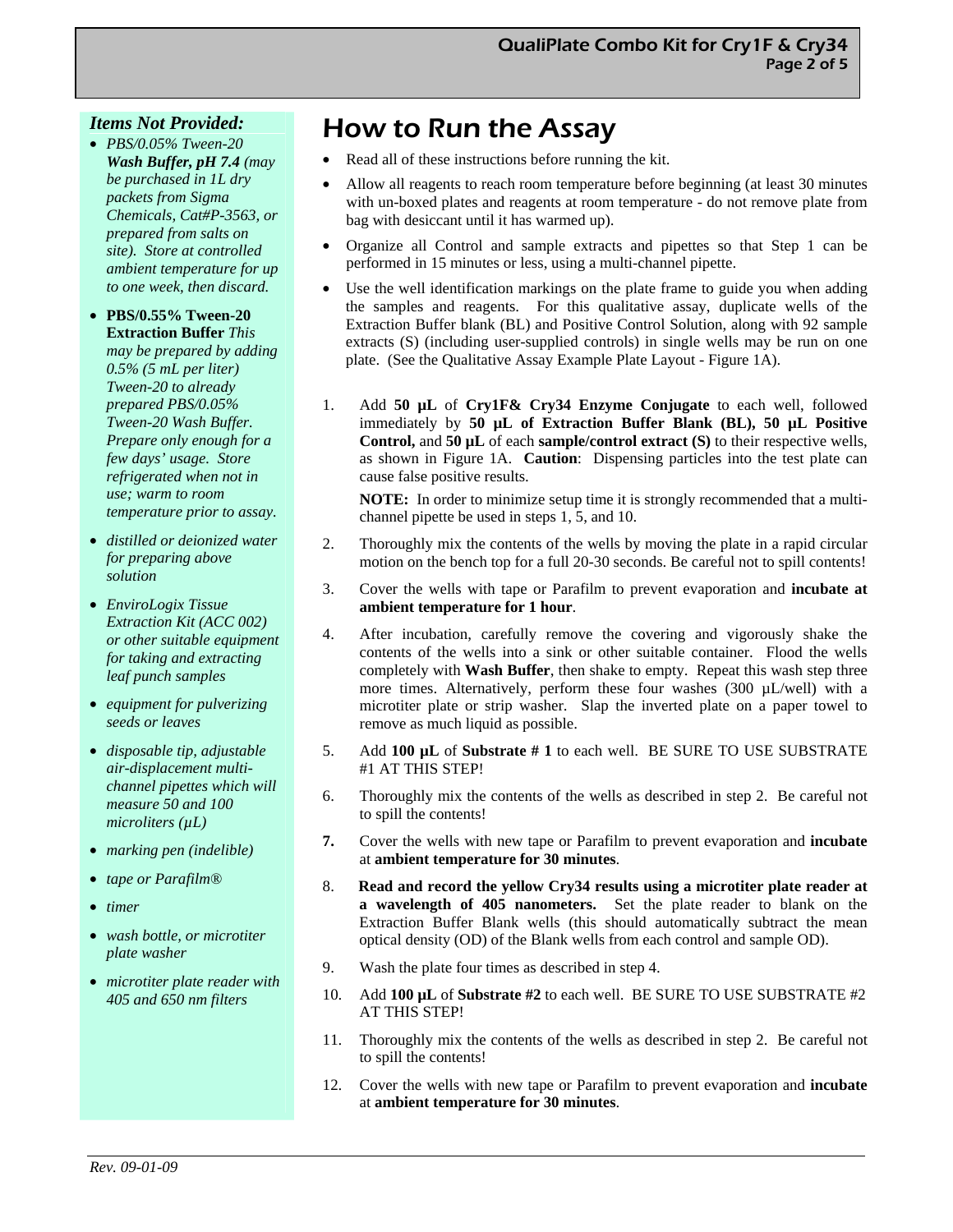

*Prepare Wash and Extraction buffer*



*Allow all reagents to reach room temperature before beginning*



*Add Enzyme-Conjugate, followed immediately by Control and sample extracts, to the plate* 

13. **Read and record the blue Cry1F results with a microtiter plate reader at a wavelength of 650 nanometers.** Set the plate reader to blank on the Extraction Buffer Blank wells (this should automatically subtract the mean OD of the Blank wells from each control and sample OD).

# How to Interpret the Results

### Spectrophotometric Measurement

*General test criteria:* 

The mean OD of the BLANK wells in the Cry34 portion of the test should not exceed 0.35. The mean OD of the BLANK wells in the Cry1F portion of the test should not exceed 0.15.

The mean, blank-subtracted OD of the Positive Control Solution wells should be at least 0.2.

The coefficient of variance (%CV) between the duplicate Positive Control Solution wells should not exceed 15%:

% $CV = std. deviation of OD's x 100$ mean Pos.Ctl. OD

If the results of an assay fail to meet these criteria, consult EnviroLogix Technical Service for suggestions on improving the test when you repeat the assay.

### Calculate the Positive Control Ratio

Divide the OD of each sample extract by the mean OD of the Positive Control wells. This number is the "Positive Control Ratio".

### Interpret the Qualitative Results

**Cry34 Results:** If the Positive Control Ratio calculated for a single seed or leaf punch sample in the Cry34 portion of the test is less than 0.75, the sample does not contain Cry34.

 If the Positive Control Ratio of a sample is greater than or equal to 0.75, the sample is Cry34-expressing corn.

**Cry1F Results:** If the Positive Control Ratio calculated for a single seed or leaf punch sample in the Cry1F portion of the test is less than 1.0, the sample does not contain Cry1F.

 If the Positive Control Ratio of a sample is greater than or equal to 1.0, the sample is Cry1F-expressing corn.

Single leaf and seed samples are by their nature either 100% positive or 100% negative, resulting in a clear delineation of color between negative and positive samples. Low level positive results may be due to insufficient extraction, or can be caused by some form of sample cross-contamination (flying particles or dust from cotton seed, cotton leaf residue on leaf punch, etc.) or by transfer of particulate matter from leaf or seed extracts into the assay wells. Cry34 seed PCR's are not necessarily proportional to seed concentration. The very high concentration of Cry34Ab1 protein present in HERCULEX XTRA seeds can cause a phenomenon known as hook effect in the assay. Light crushing of seeds and extraction for 10 minutes or less will minimize this problem. If needed, EnviroLogix can recommend an alternative assay protocol that will eliminate the phenomenon. Please contact EnviroLogix Technical Support for more information. Re-extraction and re-testing of questionable samples is recommended.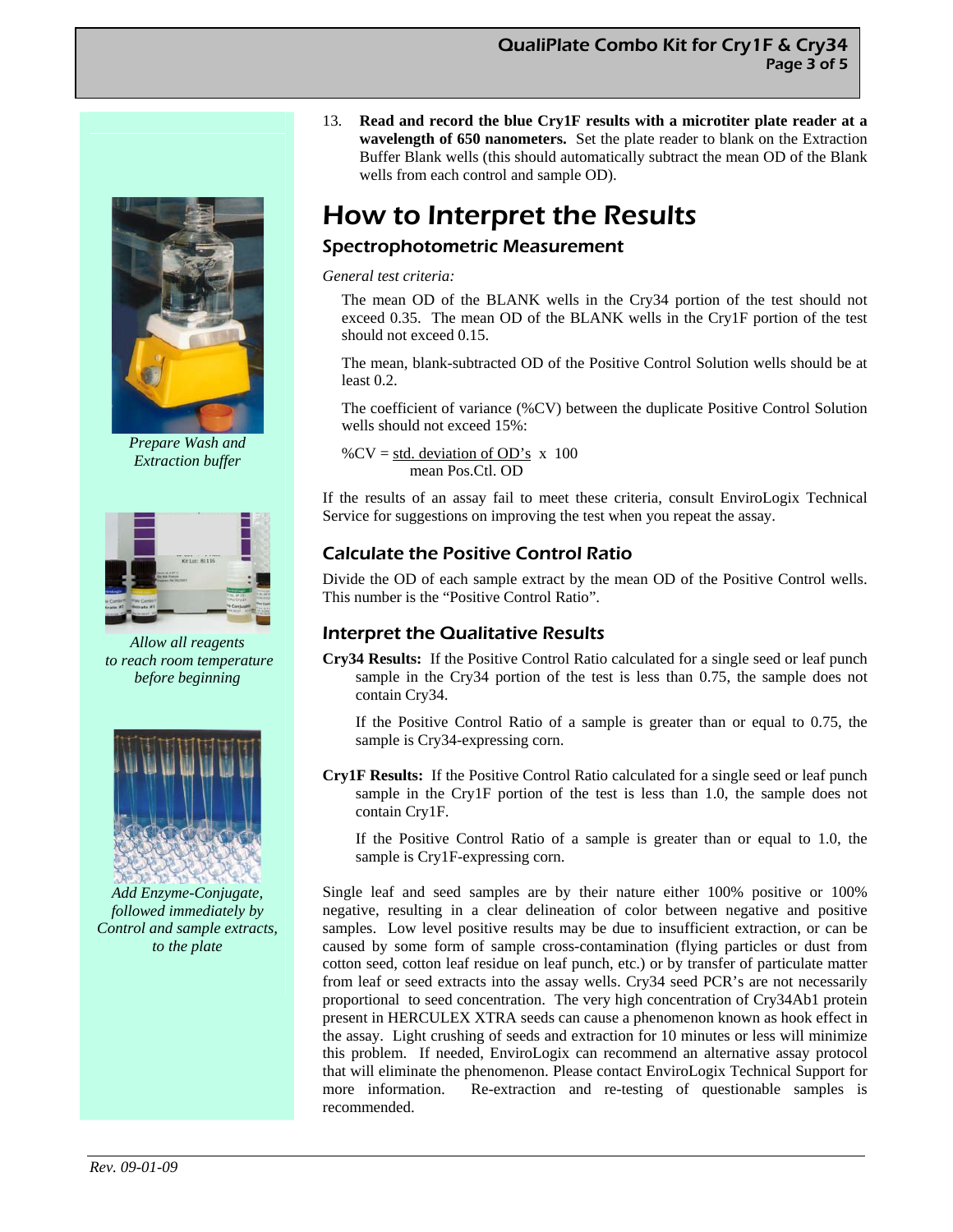



*Wash Plate* 



*Read plates in a Plate Reader at the appropriate wavelength:* 

- *405 nanometers for the Cry34 test result,*
- *650 nanometers for the Cry1F test results.*

**Figure 1A. Example of a typical Qualitative assay setup.**

|                |                | 2               | 3               | 4               | 5               | 6           | 7               | 8              | 9               | 10                                                                                                              | 11         | $12^{\circ}$    |
|----------------|----------------|-----------------|-----------------|-----------------|-----------------|-------------|-----------------|----------------|-----------------|-----------------------------------------------------------------------------------------------------------------|------------|-----------------|
| A              | BL             | S7              | S <sub>15</sub> | S <sub>23</sub> | S <sub>31</sub> | S39         | S47             | S <sub>5</sub> | S63             | S71                                                                                                             | S79        | S87             |
| B              | PC             | S <sub>8</sub>  | S <sub>16</sub> | S <sub>24</sub> | S <sub>32</sub> | <b>S40</b>  | S <sub>48</sub> |                | S56 S64         | S72                                                                                                             | <b>S80</b> | <b>S88</b>      |
| $\mathbf C$    | S <sub>1</sub> | S90             | S <sub>17</sub> | S <sub>25</sub> |                 | S33 S41     | S <sub>49</sub> |                |                 | S57 S65 S73                                                                                                     | S81        | S89             |
| D              | S <sub>2</sub> | S <sub>10</sub> | S <sub>18</sub> |                 |                 |             |                 |                |                 | S <sub>26</sub> S <sub>34</sub> S <sub>42</sub> S <sub>50</sub> S <sub>58</sub> S <sub>66</sub> S <sub>74</sub> | S82        | S <sub>90</sub> |
| $\overline{E}$ | S <sub>3</sub> | S11             | S <sub>19</sub> | S <sub>27</sub> |                 | S35 S43     |                 |                |                 | S51 S59 S67 S75                                                                                                 | S83        | S91             |
| $\mathbf{F}$   | S <sub>4</sub> | S <sub>12</sub> | <b>S20</b>      | S <sub>28</sub> |                 | S36 S44     | S52             |                |                 | S60 S68 S76                                                                                                     | S84        | S92             |
| G              | S <sub>5</sub> | S <sub>13</sub> | S <sub>21</sub> | S <sub>29</sub> | S <sub>37</sub> | S45         | S <sub>53</sub> | S61            | S <sub>69</sub> | <b>S77</b>                                                                                                      | S85        | BL              |
| H              | S6             | S14             | S <sub>22</sub> | S30             |                 | S38 S46 S54 |                 |                |                 | S62 S70 S78                                                                                                     | S86        | PC              |

### Precautions and Notes

- Store all kit components at  $4^{\circ}$ C to  $8^{\circ}$ C (39 $^{\circ}$ F to  $46^{\circ}$ F) when not in use.
- Do not expose kit components to temperatures greater than 37°C (99°F) or less than 2°C (36°F).
- Allow all reagents to reach ambient temperature (18°C to 27°C or 64°F to 81°F) before use.
- Do not use kit components after the expiration date.
- Do not use reagents or plates from one QualiPlate Kit with reagents or plates from a different QualiPlate Kit.
- **Do not expose Substrate 1 or Substrate 2 to sunlight** during pipetting or while incubating in the test wells.
- Do not dilute or adulterate test reagents or use samples not called for in the test procedure.
- Do not use a stopping solution of any kind during this assay.
- As with all tests, it is recommended that results be confirmed by an alternate method when necessary.
- Observe any applicable regulations when disposing of samples and kit reagents.